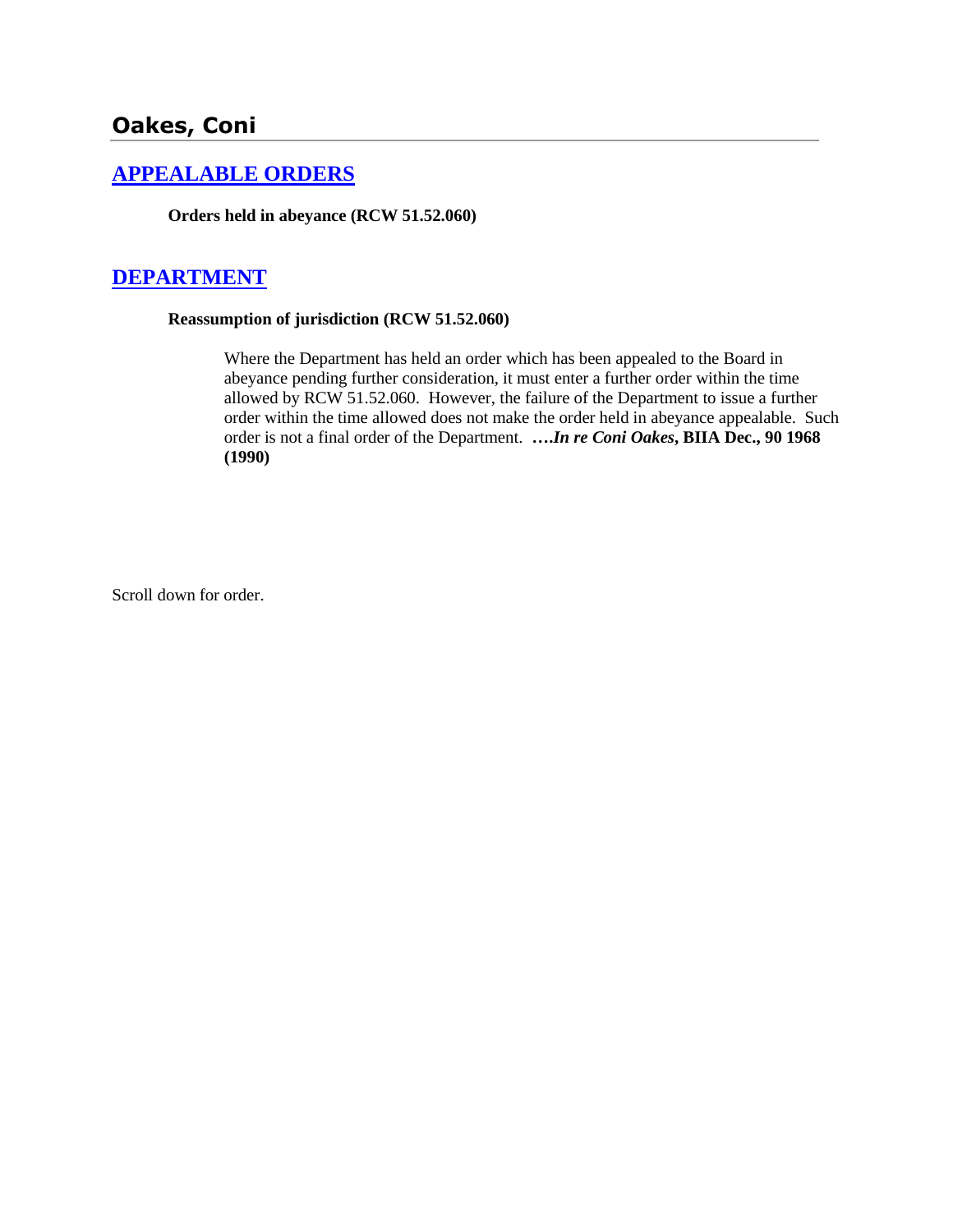#### **BEFORE THE BOARD OF INDUSTRIAL INSURANCE APPEALS STATE OF WASHINGTON**

**)**

#### **IN RE: CONI L. OAKES ) DOCKET NOS. 90 1968 & 90 1969**

## **CLAIM NO. J-411805 ) ORDER DENYING APPEAL**

An appeal was filed by the claimant, on April 10, 1990, from orders of the Department of Labor and Industries dated August 29, 1989 and October 20, 1989. The order dated August 29, 1989 ended time-loss compensation as paid to August 24, 1989 and closed the claim without award for permanent partial disability. We assigned Docket No. 90 1968 to the appeal of this order. The order dated October 20, 1989 held the order of August 29, 1989 in abeyance pending further consideration and the entering of a further determinative order. We assigned Docket No. 90 1969 to the appeal of the order dated October 20, 1989.

From a review of the Department record in this matter it appears that on September 25, 1989 the Board received the claimant's appeal of the order dated August 29, 1989 (Docket No. 89 4188). Thereafter, in response to the Department's order of October 20, 1989, we issued our Order Returning Case to the Department for Further Action, denying the appeal of the order dated August 29, 1989, without prejudice to the right of any party to appeal from any further order of the Department.

The claimant is aggrieved by the Department's failure to issue a further order within the time allowed by law. It does not appear that the Department issued a further order within ninety days as required by RCW 51.52.060. To that extent, the claimant's notice of appeal is correct. However, the Department's failure to act within the time allowed by RCW 51.52.060 does not make the orders of August 29, 1989 or October 20, 1989 appealable. The order of October 20, 1989 was entered within the time allowed by RCW 51.52.060. It was lawfully entered. Therefore, the order of August 29, 1989 was held in abeyance and ceased to be final order of the Department. The appeals of the orders dated August 29, 1989 and October 20, 1989 are therefore denied.